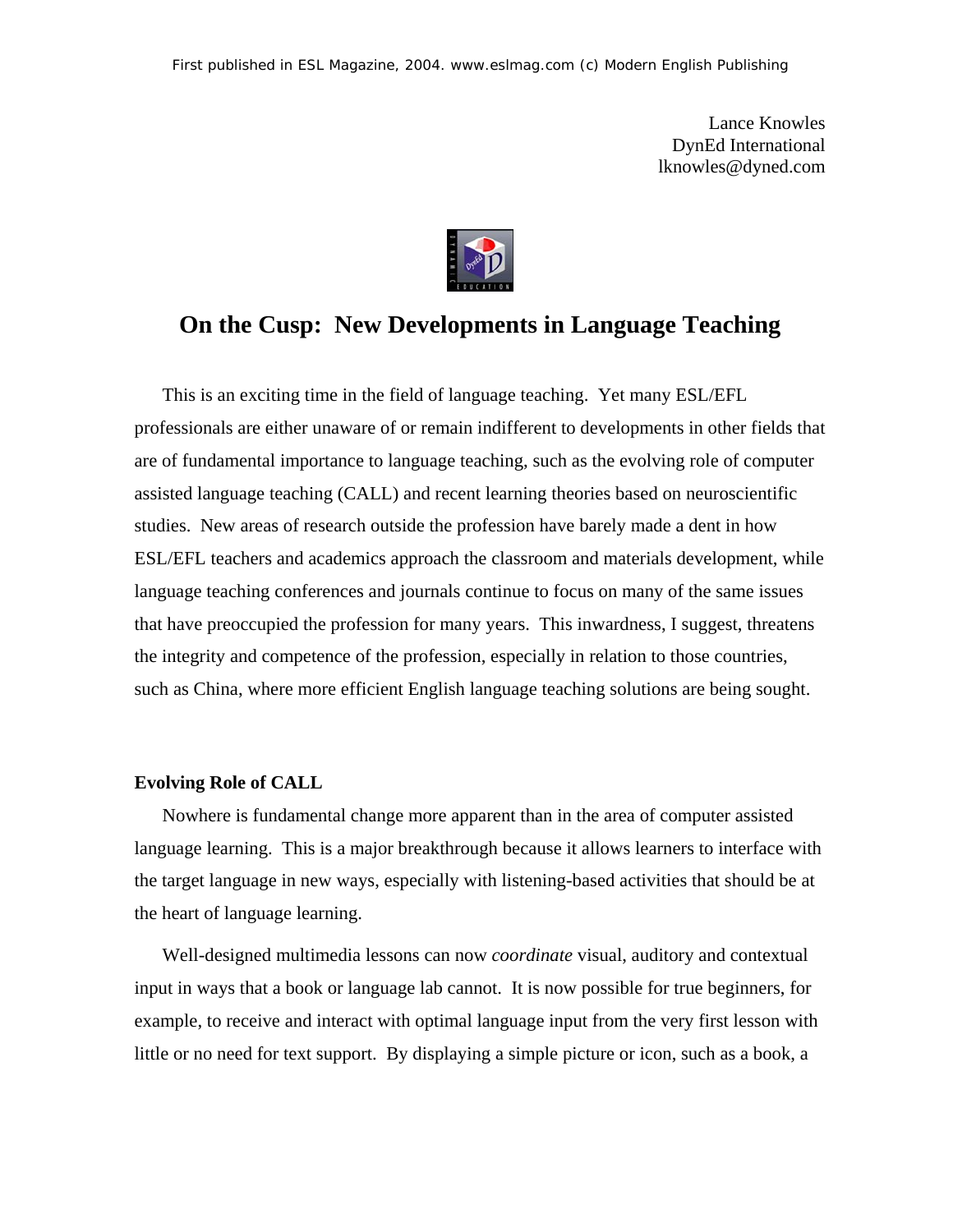triangle, or a number, the learner can process the foreign-sounding phrase and immediately know the meaning. No need for text. No need for explanation.

Using CALL, visual and auditory input delivered in a well-ordered sequence can lead the learner to understand the grammar, syntax and vocabulary of the target language with no need for text support. Learners can interact with the presentation, and have their interactions recorded into their study records and even influence the pace and level of the presentation. This is not an insignificant development given the role that text and textbooks have played in traditional approaches to language teaching.

For years people in the profession have said that listening is the key skill, yet most ESL/EFL classes remain dependent on text-based and reading activities as their primary source of language material. Even during listening exercises, many teachers still ask the class questions while those questions are displayed on a screen or in a textbook. A better strategy would be to reveal the text *after* the students have answered each question, or not at all, depending on the situation and student proficiency level.

This dependence on text is unfortunate because research shows that reading and listening skills use different pathways within the brain. In addition, the auditory pathway is considerably faster, involving language processors rooted in the brain's cerebellum, which is far more involved in auditory processing than in any other species. According to one neuroscientist,

"At the rate words are presented in speech, the speaker or listener must be able rapidly to generate associated words and avoid letting earlier associations interfere. The cognitive search process must be as rapid but as shallow as possible. Any slight tendency to perseverate would entirely derail the process." [Deacon]

Exposing students to auditory input along with text support sets up competing sets of input, making it more difficult to develop the auditory processing speed necessary to decode incoming speech. As another neuroscientist, Richard Restack says, "Competition between sensory channels can also prove disruptive." [Restak]

When students are studying a lesson, they should, therefore, be coached not to rely on text until *after* they have developed their ability to understand and repeat the key sentences. However, many students (and teachers) find the use of text to be a comfortable way to learn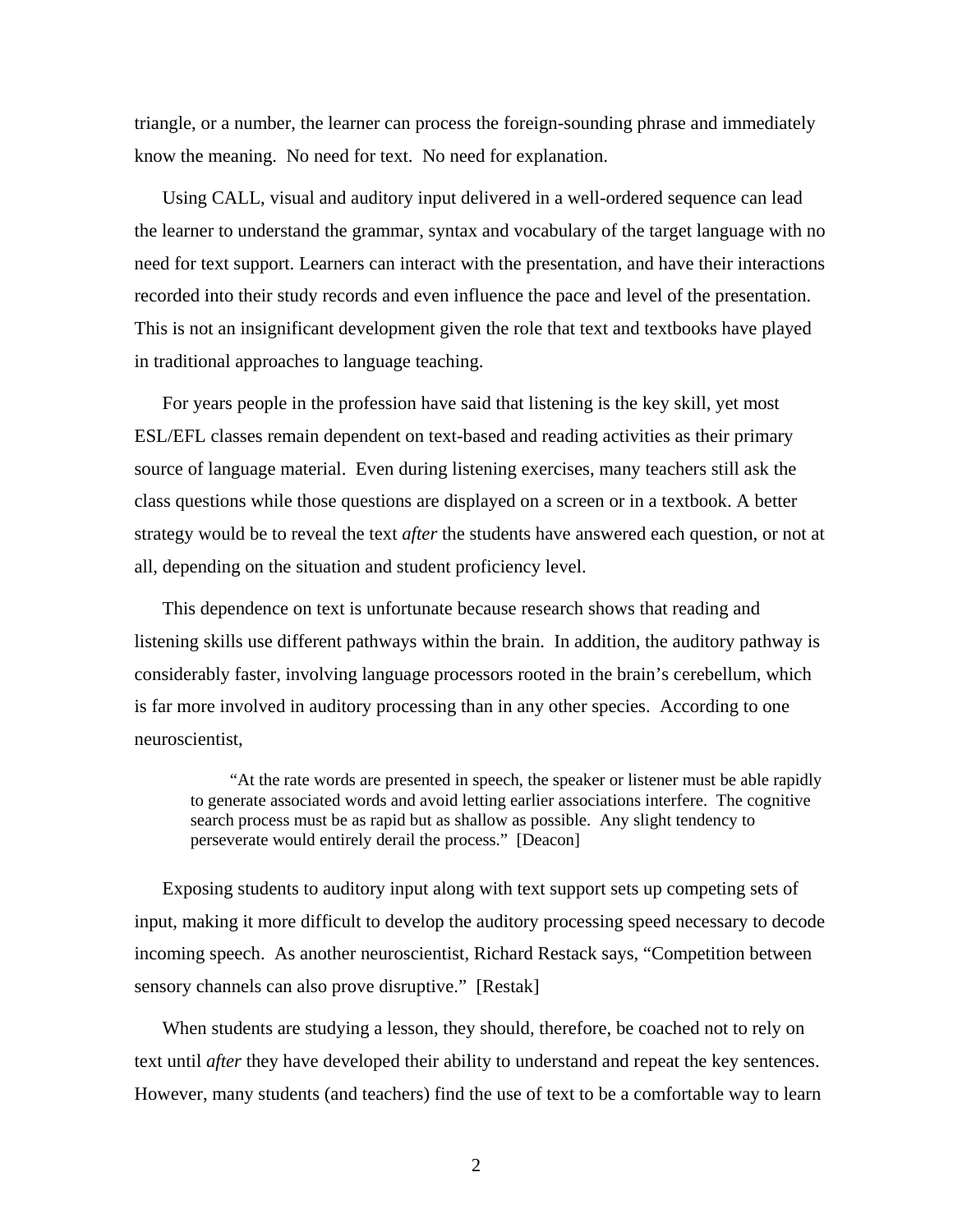because it gives them time for conscious analysis. Though it may be comfortable, research indicates that it isn't effective. Again, with well-designed CALL lessons, dependence on text can be reduced and the effects on learning can be measured with a fair amount of control.

Listening and speaking skills both involve complex sequences of neural processes and need to be developed in a step-by-step sequence, moving from short, simple phrases to longer, more complex sentences. Students who say they *need* to use text as a support have generally been placed too high and should be encouraged to focus on easier material, at a level where they can process the language input without text.

## **Wiring the Brain for English**

Learning involves changes in the brain. Electrochemical changes and new connections between neurons must occur for learning to take place. Some of these changes happen



quickly, and some happen over a period of days or weeks. One very important advantage of  $\left(\frac{1}{2}\right)$  multimedia study is the fact that many parts of the brain are activated at once. Having students listen, look at a visual display, process the information, and

then record it can activate several areas in the brain and facilitates long-term learning. This is far different than looking at wordlists or sentences and then trying to memorize them. As the famous neuroscientist Donald Hebbs said as early as 1949:

## *Neurons that fire together, wire together.*

CALL multimedia language exercises can provide this kind of learning activity, again and again, with detailed record-keeping to monitor student activity.

Multimedia is, like the name implies, *multi*-modal. A media-rich lesson gives students practice in using visual and other contextual clues to process the incoming language. The rapid *integration* of visual, contextual, conceptual, and auditory input, all within the constraints of working memory and without the distraction of text is the basis for developing listening and speaking skills.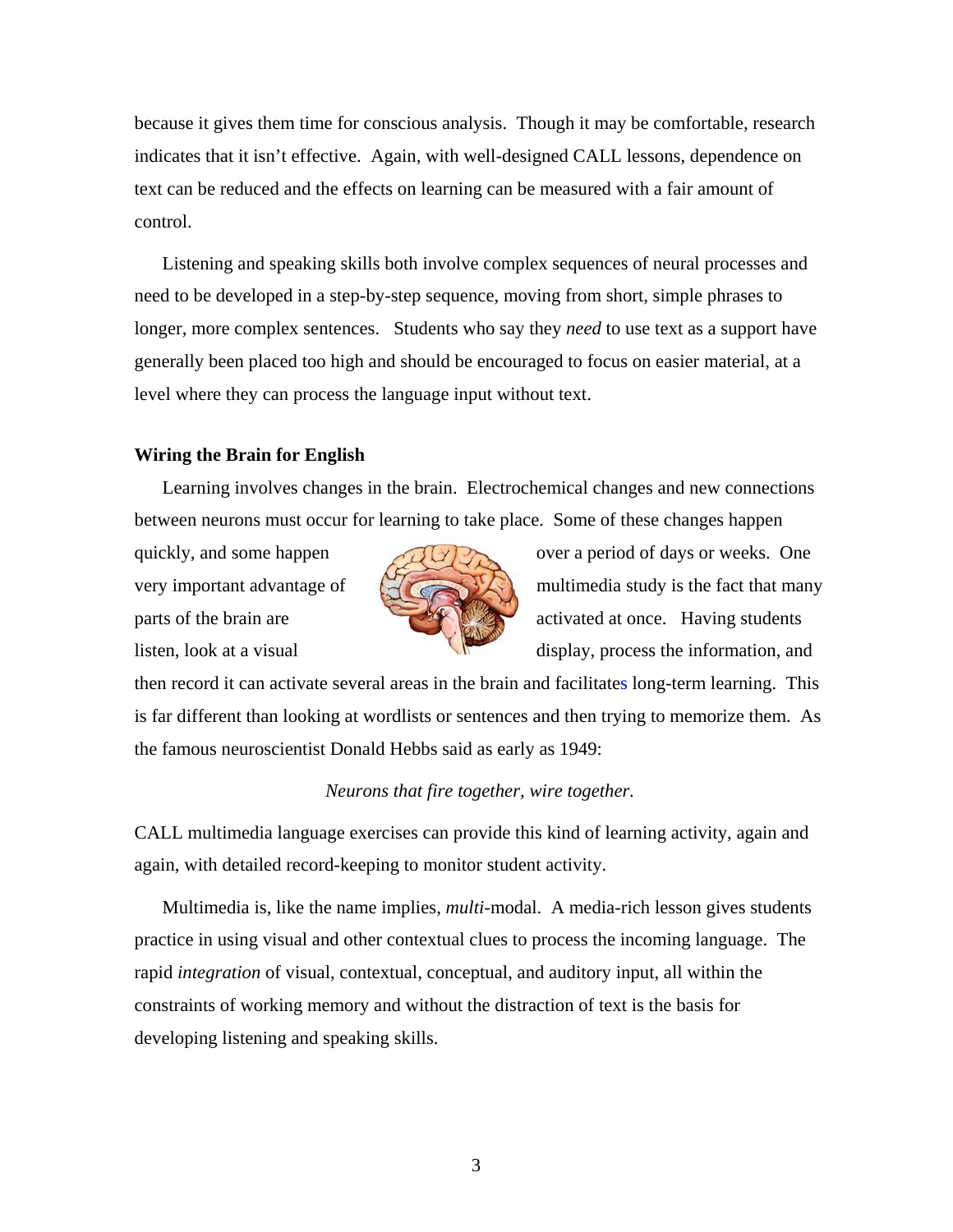#### **Memory, Learning and Practice**

Neuroscientists refer to two different types of memory: declarative (explicit) and procedural (implicit). Declarative memory is used to remember specific events or facts, and procedural memory involves the learning of a sequence of actions or skill acquisition.

Though much of the mental lexicon of a language depends on declarative memory, which deals with facts and events, the mental grammar of a language depends on procedural memory, a "distinct neural system"[Ullman] which deals with motor and cognitive skills. Procedural memory depends on a network of neural structures, including cerebellar structures, that execute relatively automatic subroutines. Neural research suggests that these subroutines are instrumental in rapidly pre-processing sequences of rule-governed sounds. These are especially important in developing listening comprehension, where processing speed is critical. There is simply no time to reflect on or search for rules to decode what one is listening to. Automaticity is required, and this kind of skill acquisition requires practice and *operational* understanding as opposed to conscious knowledge – which can even interfere by diverting one's attention and losing track of what is being said.

Learning techniques that develop procedural memory and unconscious routines are therefore central to effective language learning. This underscores the importance of learning techniques that develop procedural memories and unconscious routines. This is especially true for listening and speaking development. Practice is the key and should predominate in any language learning environment. Repetitive, interactive exercises, though seemingly mechanical, play an essential role in this type of learning and can better prepare language students to more confidently participate in classroom-based communicative activities such as oral presentations, role-plays and paired activities where well-practiced language routines can be personalized and extended with relative success and confidence.

## **Language Learning is Skill Development**

One of the failings of traditional language learning practices is the attempt to treat language learning as a body of knowledge to be consciously learned. Though conscious learning certainly plays a part in language learning, studying grammar and memorizing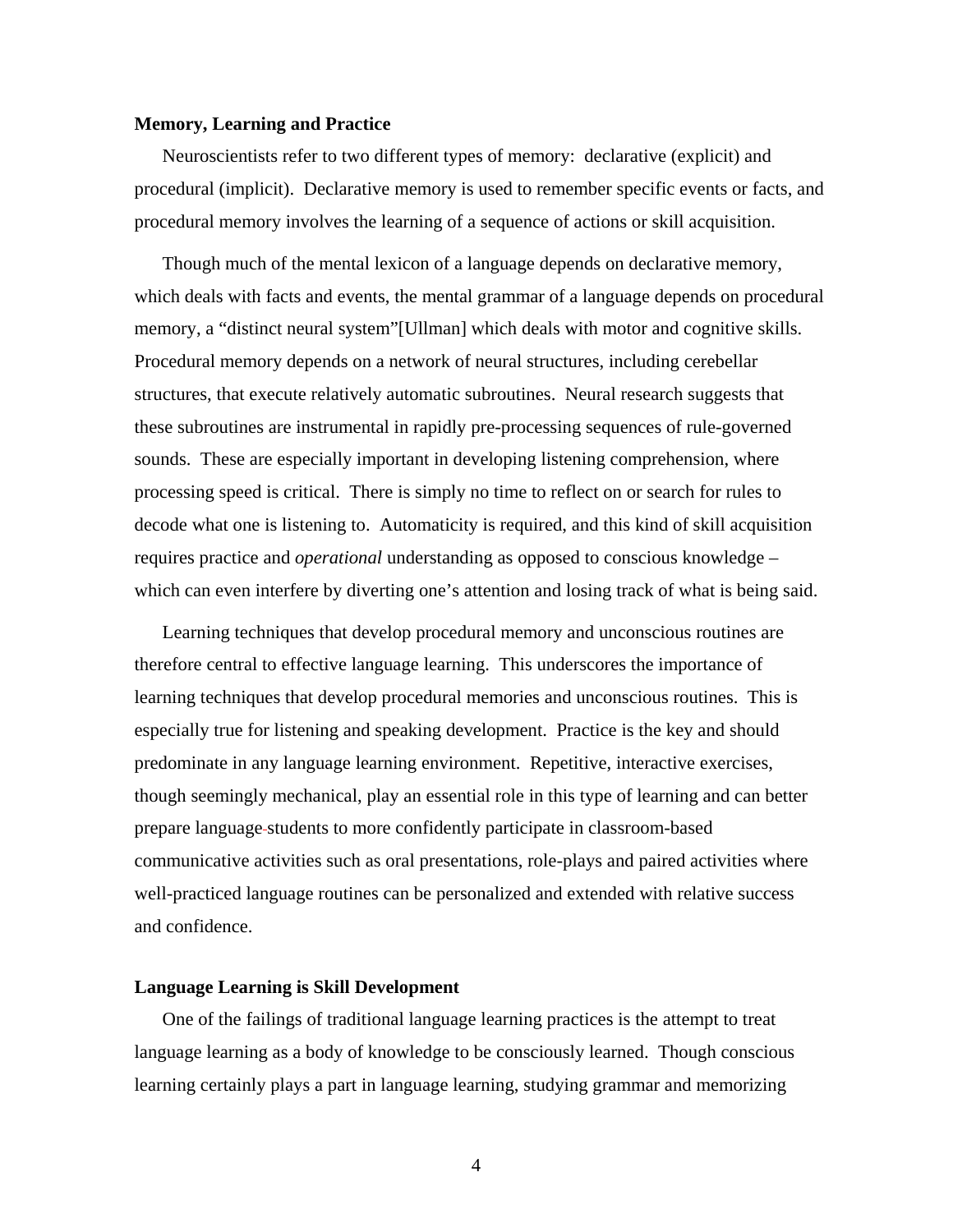vocabulary is *not* the way to learn language efficiently. This approach fails to address the larger issue of procedural memory and skill acquisition which is at the heart of language learning and which CALL can address.

Learning to communicate in a second language is like learning how to play a musical instrument. Primarily, it involves a set of sensory and cognitive skills interacting with language input and long-term memories that are retrieved and utilized unconsciously in the working memory. As pointed out above, skill development requires effective practice, and this practice must be done on a regular, frequent basis. For language learning, the most effective practice involves multi-modal, coordinated sets of input that progress from listening to speaking, to reading and then to writing: the *4-skills path*. CALL lessons can play an important part in providing this kind of practice, especially the repetitive practice that is at the heart of skills development. Listening to a sentence several times in succession, voice recording and playback, and speech recognition exercises where students practice making questions are all examples of this kind of repetitive practice.

Studies of the brain and long-term memory formation show that repetition strengthens and even builds neural connections and subassemblies that process language. But repetition needn't be defined as parroting the same thing over and over. There are different kinds of repetition. One kind of repetition, "shallow" repetition, is the repeating of an exact phrase or group of phrases. However, since language processing involves the use of a large number of processors to decode the sounds and syntactic elements of language, it is helpful to recognize the fact that though sentences may vary on the surface, their underlying structure may be the same. This allows for a different kind of repetition, "deep" repetition.

Deep repetition involves the repetition of the *conceptual* content rather than the surface details. For example, when focusing on one aspect of the life of a fictitious character, such as their daily schedule, one may repeat the content at a deep level without using any of the same content words by shifting the communicative focus to the lives of each student and *their* daily schedules. This kind of deep repetition involves many of the same conceptual processors and helps to wire in the neural assemblies necessary to process that set of concepts in the target language.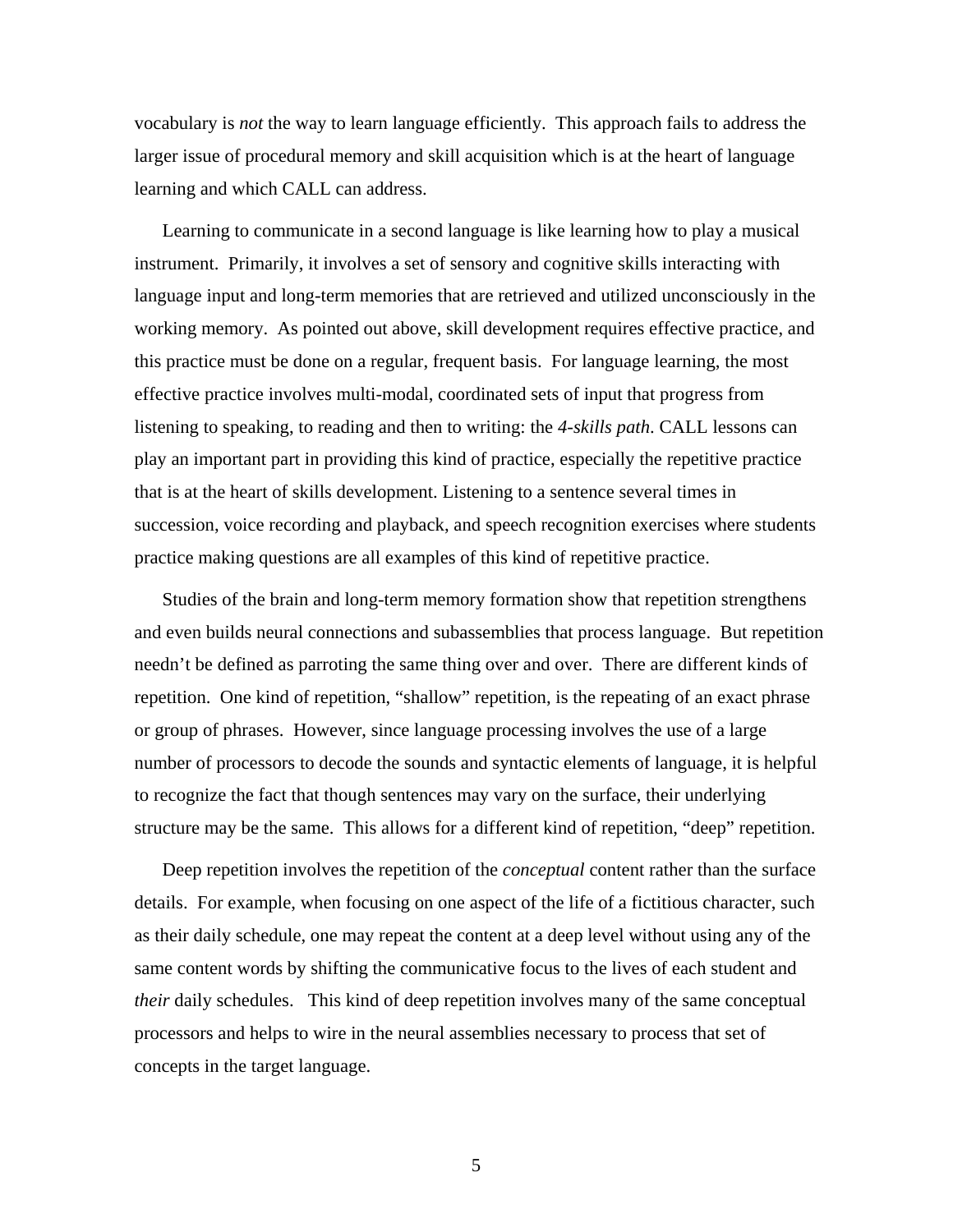Varying the learning modality is another way to get useful repetition. By following the "*4-Skills Path*" students can practice communicating a set of concepts (information) in different ways. First, content is introduced in a suitable context through multimedia-based listening and speaking activities which are followed up by classroom activities. After going through a lesson several times on different days -- moving from limited comprehension to full comprehension -- students begin to summarize portions of the lesson, ask and answer questions about the lesson and then make oral presentations or do role plays. These activities are then extended through paper-based reading and writing exercises, either by adding details or by personalizing the content, while still respecting the underlying conceptual content. Integrating the 4 skills in this way provides deep repetition without boring students with repetitive tasks that are needlessly tedious.

This 4-skills learning sequence provides repetition that employs many of the same language processors, brings in new vocabulary and grammar, and brings in additional neural processors (orthographic, etc.) that lead to long-term learning. In other words, the linking and sequencing of listening, speaking, reading and writing activities can provide the type of repetition necessary for skill development – but without the sense of mechanical parroting – though a certain amount of shallow repetition is also necessary as well.

Shallow repetition can and should be provided through interactive exercises that employ such interactive technologies as speech recognition, which students return to again and again, despite the fact that the tasks are blatantly repetitive. Using the music metaphor, shallow repetition is like the practicing of musical scales and should be done frequently, as a part of every practice session.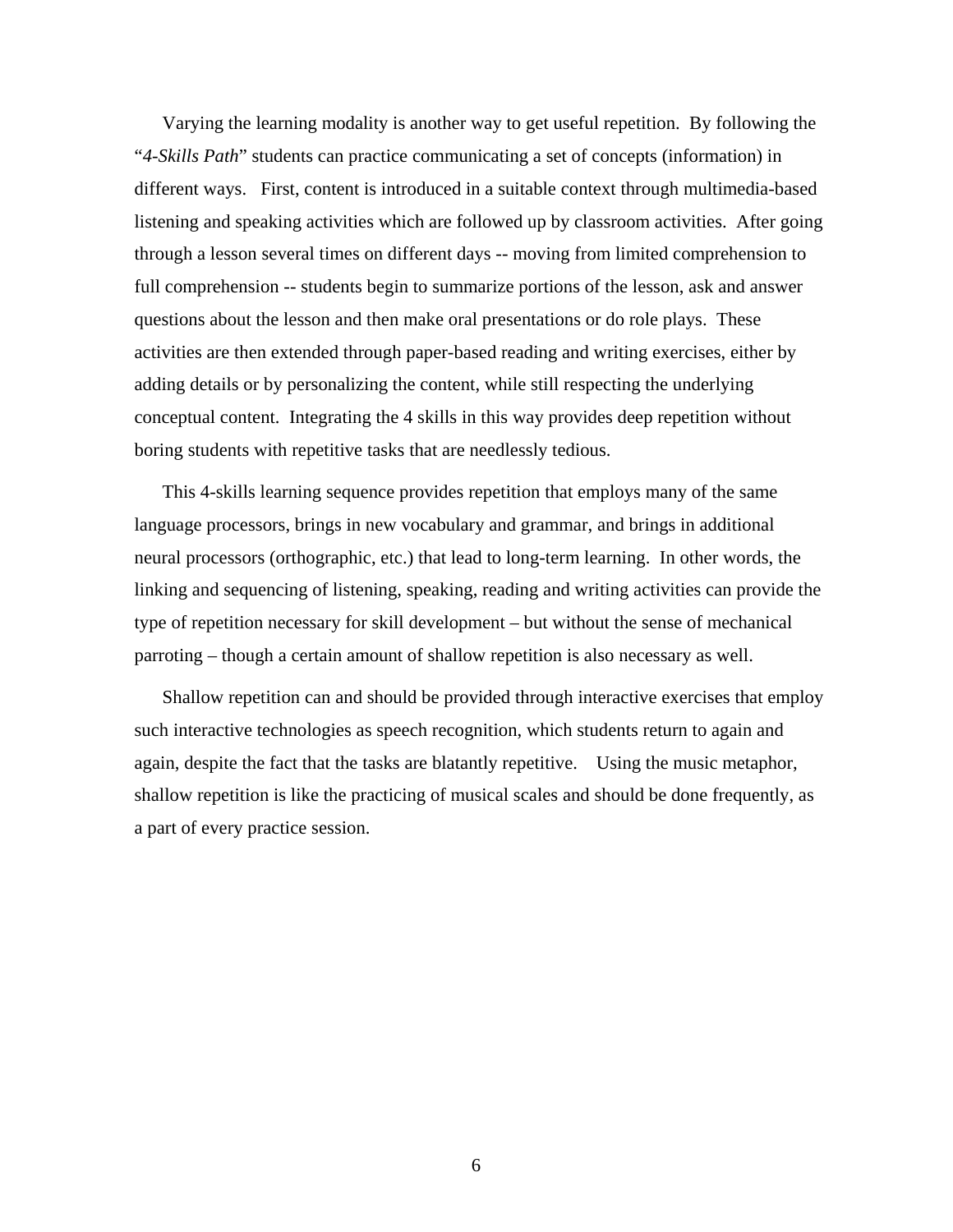#### **Sequencing Language Models**

Perhaps the most difficult area for teachers to develop is the language syllabus itself. What is it that students should be practicing? What is the learning path? Should the focus be on vocabulary and situational phrases that must be memorized and then pieced together somehow when someone needs to communicate? We all know students who think that the key to language learning is to learn as many vocabulary items as possible. Yet we also know that even if one knew every word in the dictionary, one still couldn't understand a single sentence if the underlying rules of syntax and grammar could not be applied unconsciously. We also know that learning vocabulary items is often an exercise in frustration, because so much is forgotten so quickly.

Again, neuroscience has something to teach us that supports the work of previous writers such as Wilkins (1976), who looked at the underlying conceptual and functional structures of language. In particular, brain research shows clearly that there are highly localized parts of the brain that are conceptual in nature. Poke someone in the brain at just the wrong place, and that person will not be able to determine the relative size or shape of something [Restack].

A key factor in the success of a well-designed ESL/EFL course is the selection of *optimal* input so that language kernels are presented and developed in a learning path supported by student experience and knowledge about the world, including knowledge of content areas such as math and science, not just daily life. Whether we are requesting, suggesting, or explaining, language inevitably involves the exchange of information, much of which can be broken down into concepts such as time, manner, frequency, direction, and degrees of certainty. These concepts are generally marked by a relatively small set of words and grammatical constructions. This set of language elements has great power, because it governs how words and phrases are combined and interpreted – and they occur with great frequency.

Rather than focusing on the uniqueness of each utterance, learners need to focus on the *similarities*. This can only happen if the language presentation is designed to show those similarities – especially important at lower proficiency levels. Order prevails through the application of rules and markers. For example, the verb markers *have+V(n)* and *be+V(ing)*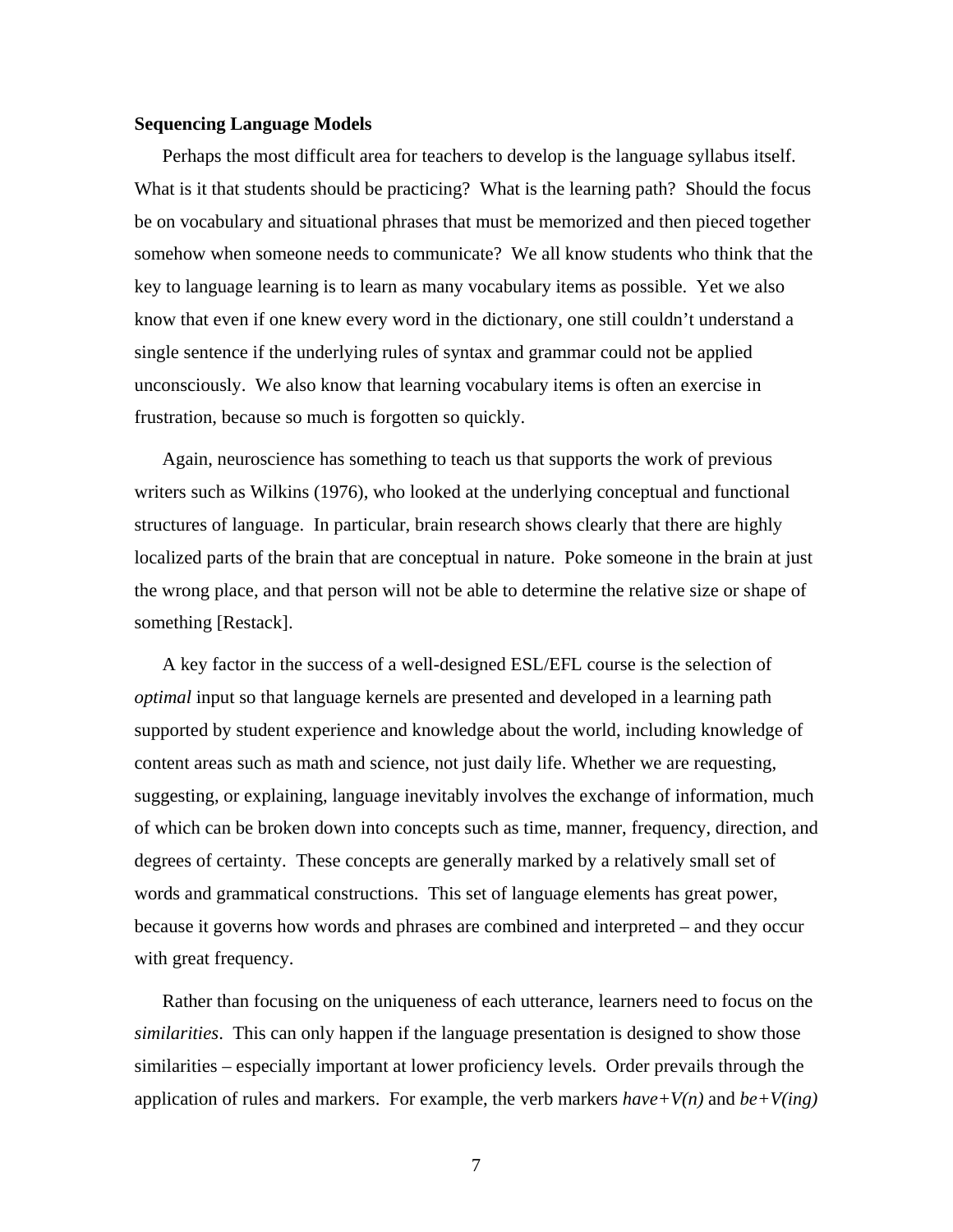always occur in the same order: *have been arriving*. There are no exceptions. In English, one cannot say: *is having arrived*, where the markers are reversed. And we cannot use more than one modal, as in *will can go.* Instead, we say: *will be able to go,* which has the same meaning. Regardless of the verb, these rules still apply and tell us how the verb is being used and interpreted. This ordering or concatenation is done unconsciously by neural assemblies that operate like a chain of little subroutines in a software program.

It isn't that language diversity or richness comes from a large vocabulary. Rather, it comes from the variations and combinations of a smaller set of vocabulary and language routines which are processed and applied automatically and then adjusted and interpreted to meet the situation. Fine adjustments and interpretation are based on other sensory input such as visual information, context, vocabulary, and previous knowledge – and employ symbolic thinking of a kind that is unique to humans. But in terms of processing speed, it is a minor adjustment to something done before, like shooting a basketball, or picking up a telephone. Each action is unique, but is appended to a learned sequence that functions like a template. The action sequence is the same, but the final adjustments, though critical, allow for learning and memory efficiency.

To see the power of combination, it's useful to point out that just five numbers: 1, 2, 3, 4, 5 can be arranged in 120 distinct sequences. With ten numbers, the number of distinct sequences grows to 3,628,800. This illustrates how powerful a small number of language items can be, since the combinations are enormous. However, the application of a single rule to the above set of numbers, such as to require that larger numbers must follow smaller numbers, reduces the number of possible combinations to just 1, a clear example of rulegoverned simplicity.

In the search for a Universal grammar that underlies all languages, the evidence mounts that this grammar is largely conceptual, and biological in nature, based on how we perceive and experience the world. Organizing the world into time, space, properties, motion, forces and causality are universal and are how we construct the reality about which we communicate.

In this regard, we must also not forget the essential role that visual input and context play in language. The visual display of an icon such as a triangle activates many areas of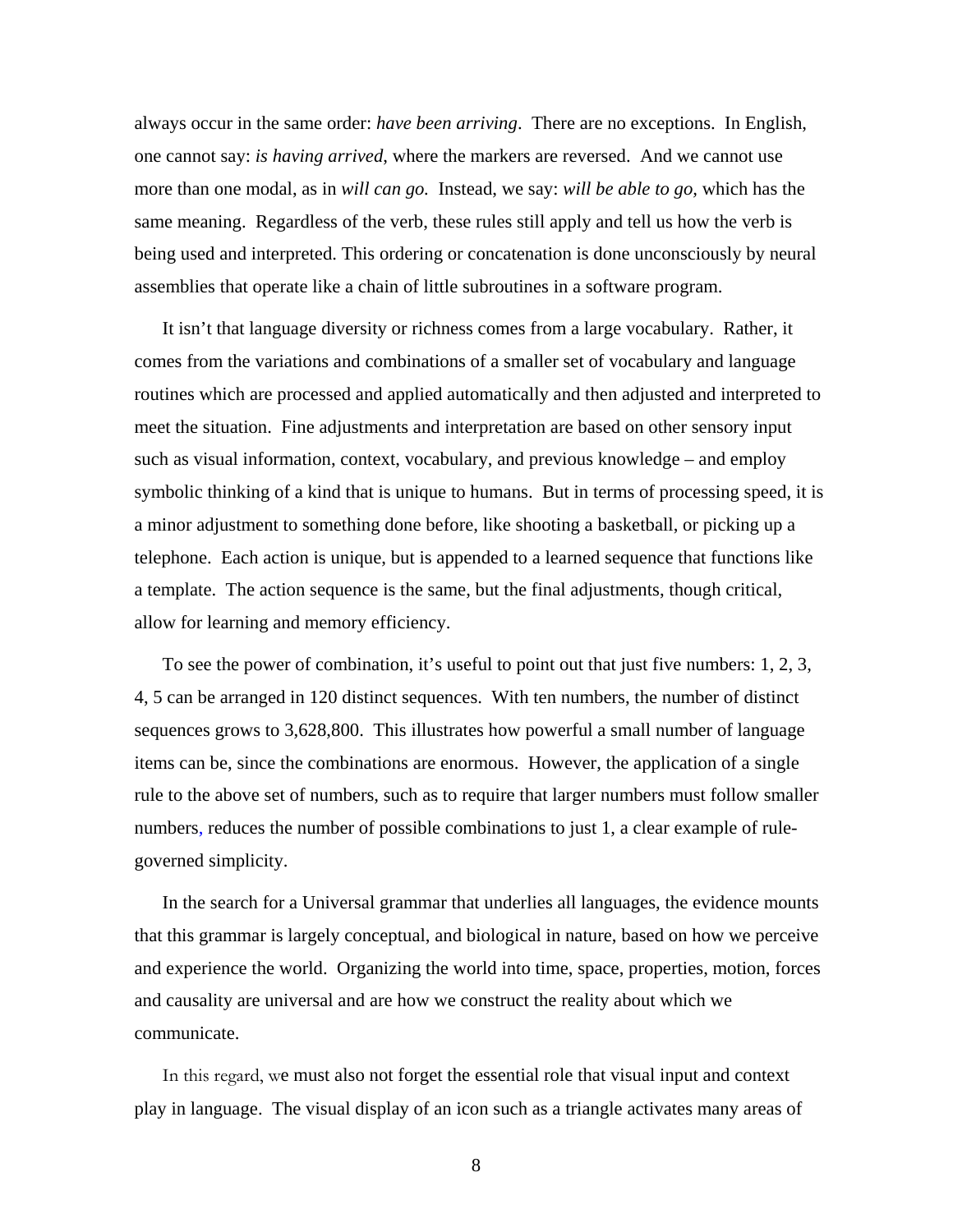the brain. The recognition of a familiar object (or icon) activates knowledge, concepts, and associations about that and similar objects – which are utilized to decode the meaning of a string of sounds. Examples of this 'iconic' approach can be found in *First English* and *English for Success*, multimedia courses which were designed for school-age children and take advantage of what the students already know to help bootstrap the language learning process.

With repetition and appropriately sequenced examples, a multimedia lesson that employs a visual, "iconic approach" can be particularly useful in helping learners comprehend and acquire the underlying grammatical-semantic language structures that are thought to be universal and embodied in the brain.

From this perspective, the grammatical-semantic underpinnings of English are like the trunk and branches of a tree. In contrast, the vocabulary and expressions are like the leaves. There are many leaves on a tree, but without the branches they just drift to the ground.



The trunk and branches are therefore the key elements in a syllabus: the grammar and syntax related to the concepts we need to express. And just like a tree, some branches are offshoots of others and deal with higher levels of detail or abstraction not suitable for the beginner. The key point here is that developing the trunk and branches is far more important than piling on lexical items that have nowhere to go but short-term memory.

Furthermore, from our experience, it seems that the branches, when exercised, become sticky. When specifying size or shape, for example, the brain seems conditioned to look for lexical items that will fit onto that branch. Once there, these items have the tags necessary for quick retrieval. This argues against the traditional use of word lists to be memorized.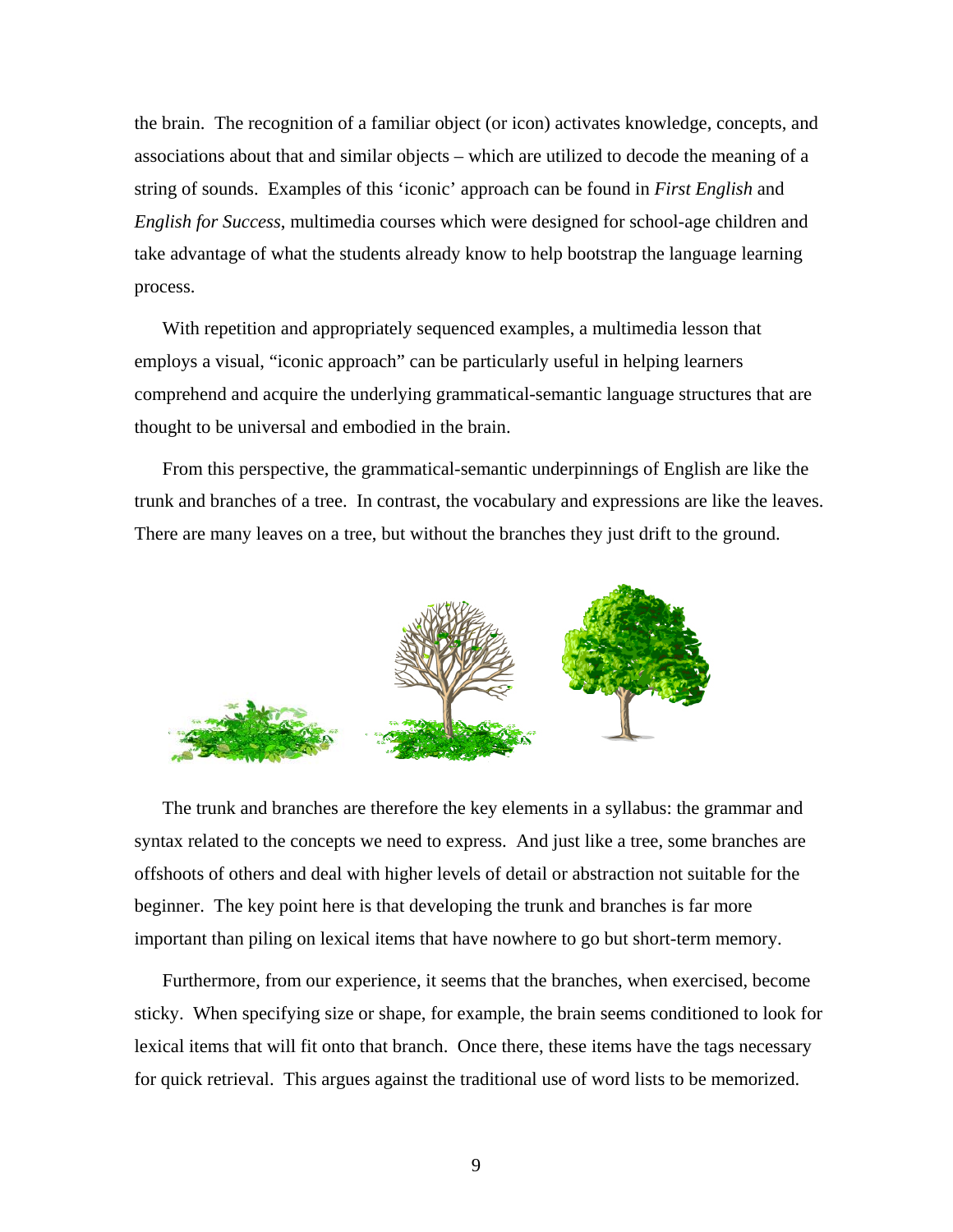Instead, lexical items should be presented so that their grammatical function and conceptual meaning are clearly marked. Once the main branches of the tree are established, elaboration and extension of the language to suit the specific needs of the learner, including the building of a rich vocabulary, becomes increasingly efficient.

## **Emerging Blended Model**

Countries with a growing demand for fluent speakers of English are increasingly impatient and dissatisfied with traditional methods of instruction. This has led to large scale, government-sponsored research initiatives that are redefining the role of language teachers and looking for ways to use technology to increase efficiency and cut costs. With the rapid pace of change, teacher training programs will need to redefine their curricula and bring in new areas of expertise.

As the advantages of multimedia and CALL become clear, language education is moving toward a blended model -- a blend of computer and the classroom. The computer provides the necessary language input and practice activities, and the classroom provides the human element and language extension. This combination allows learners to approach language study much more effectively. With training in how to integrate CALL into their lessons, teachers can finally put into practice many of the theories of language acquisition that have developed over the years and which are now finding support in research from other fields, particularly the neurosciences.